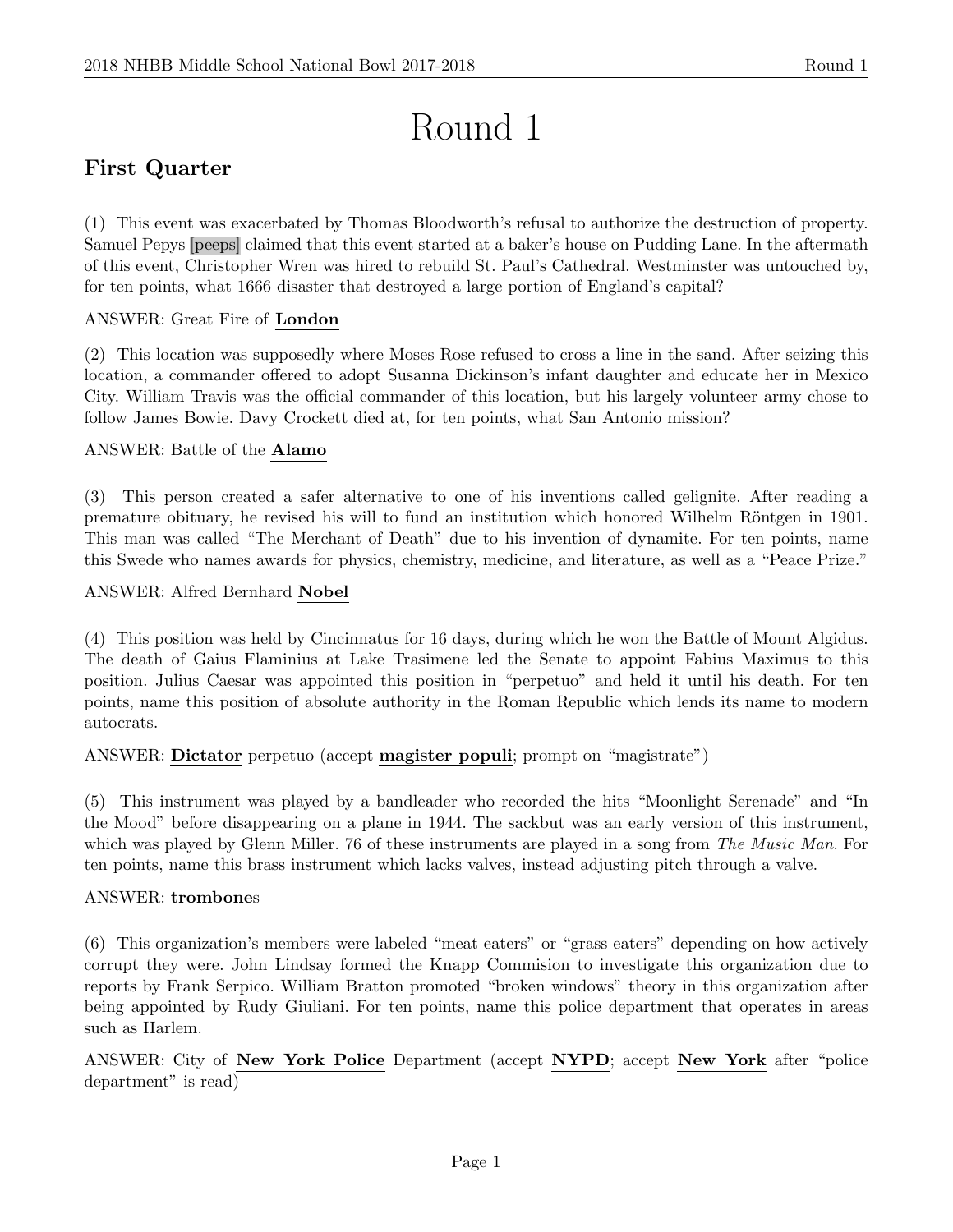(7) This city was the site of a terrorist attack in which bags of liquid were punctured with umbrellas. This city is home to a statue of a dog who went to a train station everyday waiting for his deceased owner. Shoko Asahara was sentenced to death for planning a 1995 attack in this city. For ten points, name this city in which Aum Shinrikyo release sarin gas on three different metro lines, the capital of Japan.

# ANSWER: Tokyo

(8) This location was where Isaac Potts described a general praying in the snow. The inhabitants of this location were trained using the "Blue Book," a manual created by Baron von Steuben. This location was established in 1777 after George Washington failed to retake Philadelphia from the British. For ten points, name this Pennsylvania camp site where the Continental Army survived a brutal winter.

# ANSWER: Valley Forge

# Second Quarter

(1) This man was killed by a group led by Robert Maynard on the orders of Alexander Spotswood. After receiving a pardon from Charles Eden, this man briefly settled in Bath but left to become a privateer. Charles Town was blockaded by this man who left in return for medical supplies. This man wore lit fuses to give himself a more intimidating appearance. For ten points, name this pirate known for his dark facial hair.

# ANSWER: Blackbeard (accept Edward Teach; accept Edward Thatch)

BONUS: Blackbeard's primary flagship was this frigate which he seized from the French in 1717. This ship was destroyed after Blackbeard purposefully ran it aground at Beaufort Inlet.

### ANSWER: Queen Anne's Revenge (accept Concord; accept La Concorde de Nantes)

(2) This man may have secured the throne by using a pit of live coals to kill his brother Susima. This man felt remorse after seeing the Daya River run red with blood during the Kalinga War. Sarnath is the site one of this man's edicts, which were written on lion-topped rock pillars. For ten points, name this Mauryan emperor who converted to Buddhism, embraced pacifism, and died in 232 BC.

### ANSWER: Ashoka the Great (or Asoka the Great)

BONUS: Ashoka was the grandson of this founder of the Mauryan Empire.

### ANSWER: Chandragupta Maurya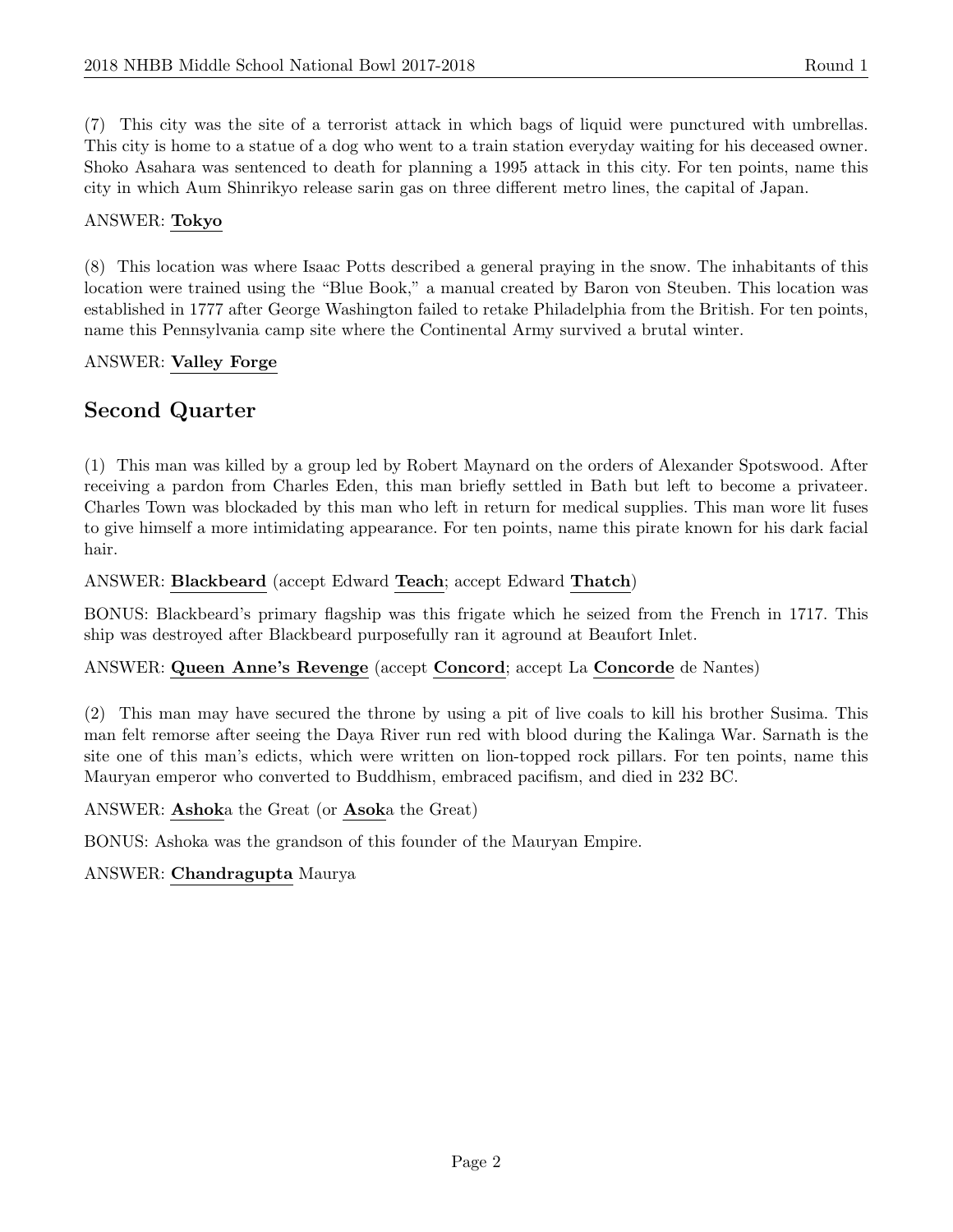(3) This agency was investigated by the Rogers Commission, which included Richard Feynman and discovered that flawed O-rings contributed to a disaster that killed Christa McAuliffe, a schoolteacher, in 1986. In 2011, this governmental agency retired its Discovery, Endeavour, and Atlantis crafts. For ten points, name this agency that operated the Space Shuttles.

#### ANSWER: NASA (or National Aeronautics and Space Administration)

BONUS: This astronaut became the first American woman in space in 1983 and served on the Rogers Commission investigating the Challenger disaster.

#### ANSWER: Sally Ride

(4) This city allegedly used heavy metal rods as money so that no thief would be tempted to steal. Members of the Eurypontid and Agiad lineages served as this city's two kings. This city's male citizens were forced to go through the agoge [ah-go-gay] training program to prepare for war, during which this city's economy would be maintained by slaves. For ten points, name this city state in Greece famed for its military.

#### ANSWER: Sparta

BONUS: This is the term for Spartan slaves, who revolted on numerous occasions.

#### ANSWER: helots

(5) This speech's central refrain was inspired by an emotional outburst by Prathia Hall. The speaker of this address proclaimed that America has defaulted on a promissory note. This speech expresses hope that the speaker's children will be judged by the "content of their character" rather than by the "color of their skin." For ten points, name this speech given during the March on Washington by Martin Luther King Jr.

### ANSWER: I Have a Dream

BONUS: The "I Have a Dream" speech was given on the steps of this landmark located on the edge of the Reflecting Pool. This national monument began to be constructed in 1868, just three years after its namesake president was assassinated.

#### ANSWER: Lincoln Memorial (prompt on partial answers)

(6) This man declared "History will absolve me" after leading a failed attack on the Moncada Barracks; his later 26th of July Movement was more successful in overthrowing Fulgencio Batista. This man, who was succeeded by his brother Raul, was given weapons systems by Nikita Khrushchev, sparking a missile crisis. For ten points, name this longtime Communist dictator of Cuba.

#### ANSWER: Fidel Castro

BONUS: After the Cuban missile crisis, a hotline was set up to directly connect the White House to this location in Moscow, whose name translates to "fortress."

#### ANSWER: the Kremlin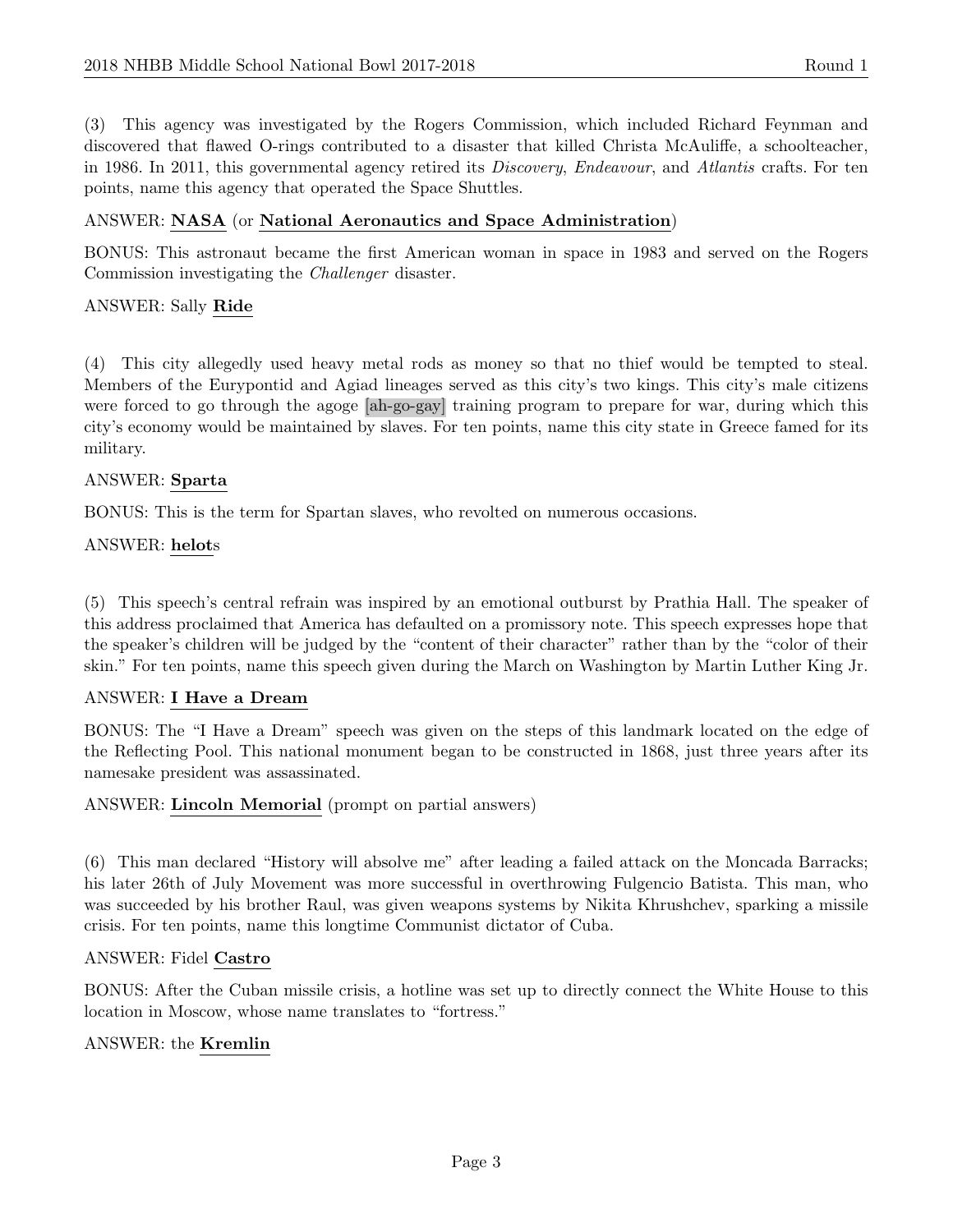(7) This man spoke of the "innocent people of Holland, Belgium and France" in a resignation address which drove Princess Elizabeth to tears. Leo Amery told this man "in the name of God, go!" during the Norway debate. This man conceded the Sudetenland in a 1938 agreement with Adolf Hitler which led him to proclaim "peace for our time." For ten points, name this British Prime Minister who preceded Winston Churchill.

# ANSWER: Neville Chamberlain

BONUS: Neville Chamberlain agreement with Hitler was negotiated in this German city. Fifteen years prior, Hitler had led the failed Beer Hall Putsch in this city.

### ANSWER: Munich

(8) This man outlined his anti-Semitic views in "The International Jew" which ran in The Dearborn Independent. William Klann introduced the assembly line to this man's company. This man raised his workers' daily wage to \$5 possibly to allow them to buy the product they were making. The Model T was the brainchild of, for ten points, what industrialist who founded a namesake motor company?

# ANSWER: Henry Ford

BONUS: In an attempt to lower the cost of production, Ford opened a plantation in Brazil to obtain this substance, which undergoes vulcanization.

ANSWER: rubber

# Third Quarter

The categories are  $\dots$ 

- 1. The Great Depression
- 2. Henry VIII
- 3. Modern Israel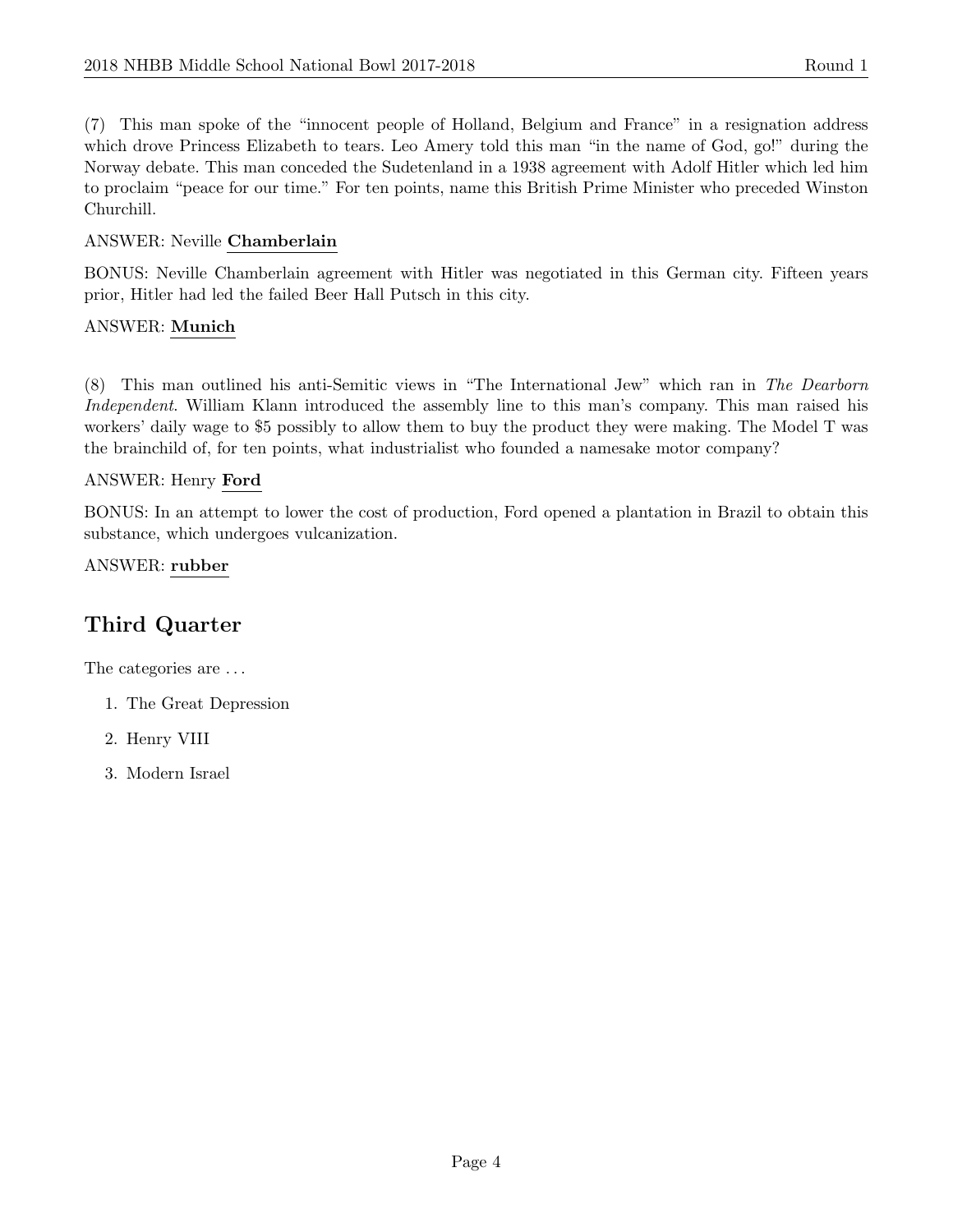#### The Great Depression

Name the...

(1) Financial institution that "crashed" on October 29th, 1929.

ANSWER: the stock market (accept the New York Stock Exchange)

(2) President whose success in handling the depression resulted in four terms in office.

ANSWER: Franklin Delano Roosevelt (accept FDR, prompt on Roosevelt)

(3) President who established the Reconstruction Finance Corporation in a failed attempt to combat the Depression.

ANSWER: Herbert Clark Hoover

(4) Term, derived from a state name, for migrant workers who fled the dust bowl and often ended up in California.

#### ANSWER: Okies

(5) 1930 tariff act that was opposed by over 1,000 economists.

ANSWER: Hawley-Smoot Tariff (accept in either order; prompt on partial answers)

(6) New Deal program created by the Glass-Steagall Act of 1933 that insured banks.

ANSWER: Federal Deposit Insurance Corporation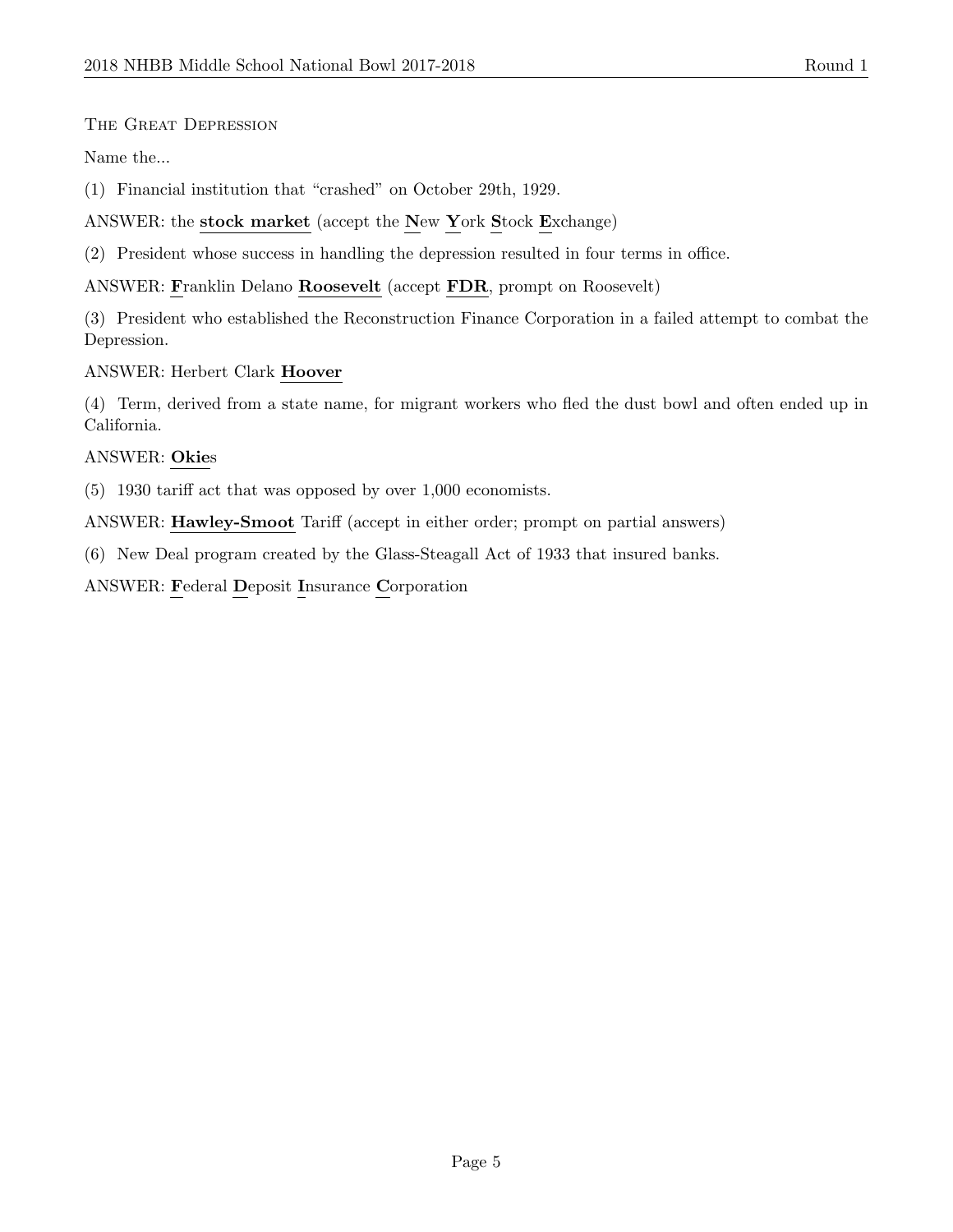### Henry VIII

Name the...

(1) Number of wives that Henry had.

## ANSWER: six

(2) Denomination that Henry left over his failure to obtain a divorce.

ANSWER: Roman Catholic Church

(3) Royal house led by Henry VIII.

### ANSWER: House of Tudor

- (4) Religious institutions that Henry dissolved, leading to the Pilgrimage of Grace.
- ANSWER: monasteries (accept convents; accept priory; do not accept or prompt on churches)
- (5) Wife who gave birth to Elizabeth I.

# ANSWER: Anne Boleyn

(6) 1534 Act that made Henry the head of his own Church of England.

ANSWER: Act of Supremacy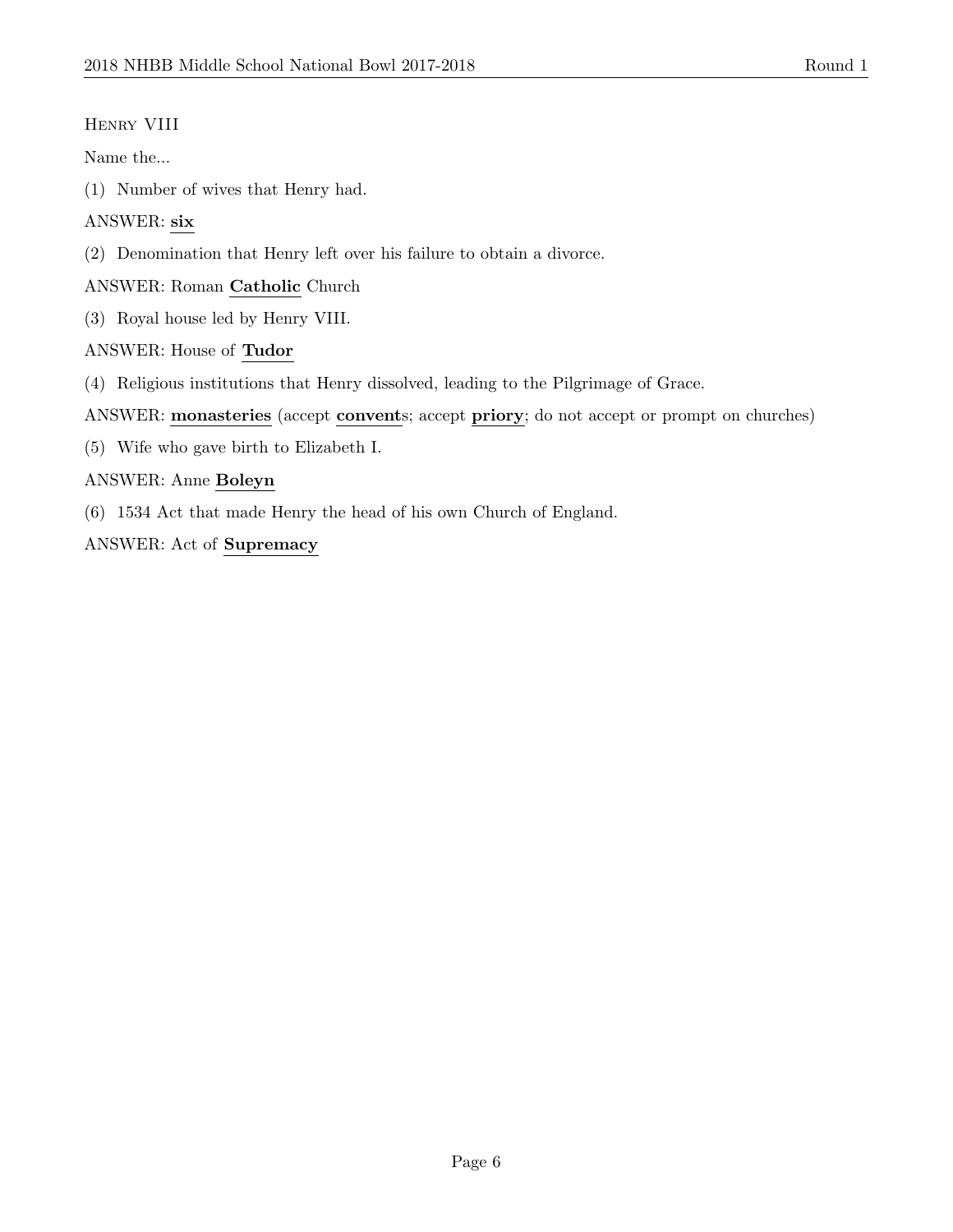Modern Israel

Name the...

(1) Religious group for which Israel was founded as a homeland.

# ANSWER: Jewish people

(2) First female prime minister.

# ANSWER: Golda Meir

(3) Financial center of Israel, a city located on the Mediterranean, from which the US is moving its embassy.

# ANSWER: Tel Aviv

(4) 1973 conflict in which Israel was attacked on the Day of Atonement.

# ANSWER: Yom Kippur War

(5) Founder of Israel who became its first prime minister in 1948.

# ANSWER: David Ben-Gurion

(6) 1917 statement from the UK Foreign Secretary that announced British support for the creation of Israel.

# ANSWER: Balfour Declaration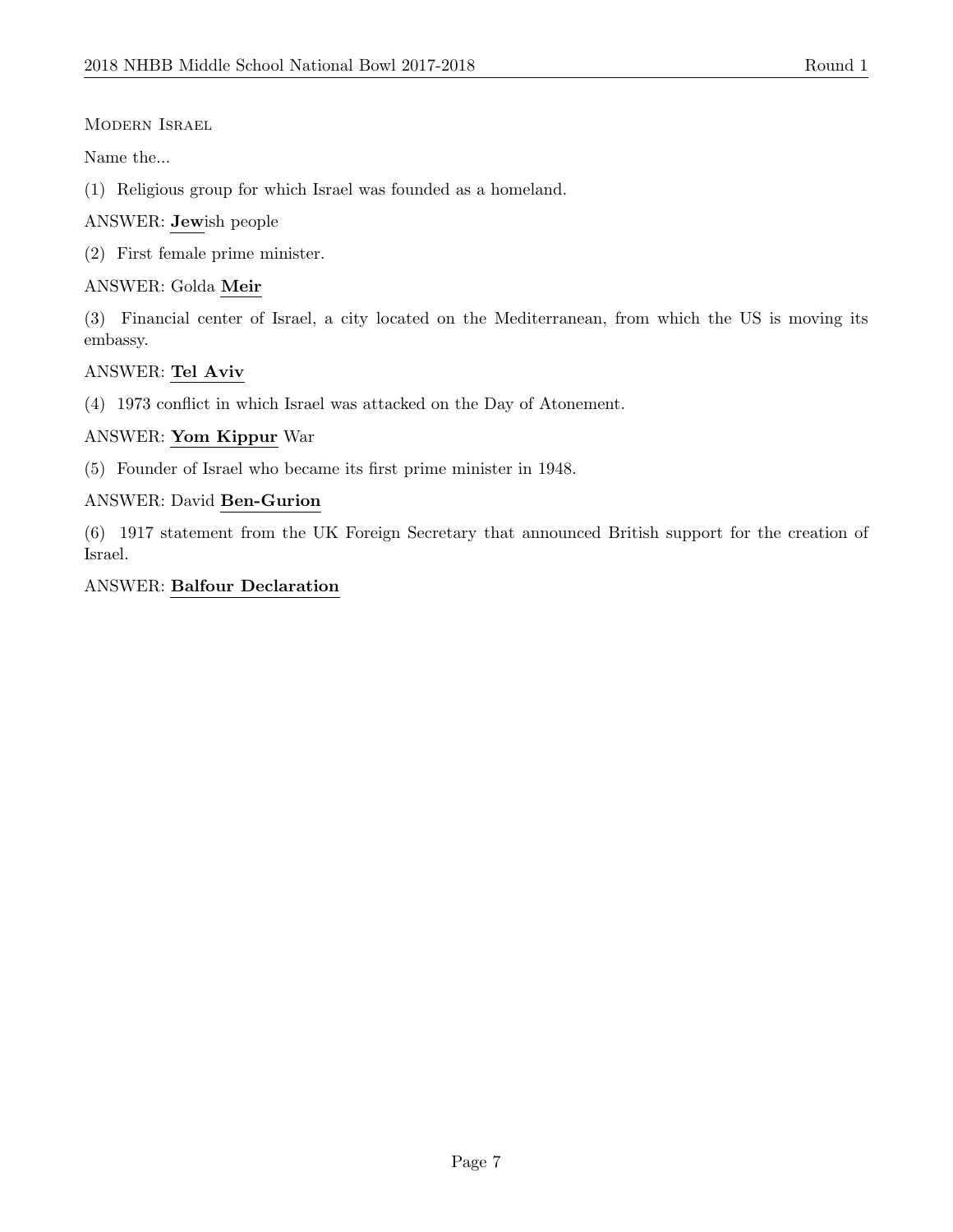# Fourth Quarter

(1) This soldier is often credited with winning the Battle of Patay, despite the vanguard doing the majority of the fighting. After being captured outside of  $(+)$  Compiègne, this woman was taken to Beaurevoir Castle. This soldier claimed (\*) Archangel Michael told her to save her country from the English. The Siege of Orléans was lifted by, for ten points, what saintly heroine of France?

ANSWER: Joan of Arc (accept Jeanne d'Arc; prompt on The Maid of Orleans)

(2) This event prompted Max Mayfield to warn Ray Nagin of possible danger. Despite being told he was doing a "heck of a job"  $(+)$  Mike Brown resigned from FEMA for his handling of this event. During this event, a "shelter of last resort" was established at the (\*) Louisiana Superdome which suffered heavy damage due to water and heavy winds. For ten points, name this 2005 disaster in which a hurricane damaged New Orleans.

ANSWER: Hurricane Katrina

(3) This series of conflicts resulted in a letter saying "let us ask, where is your conscience?" being sent to Queen Victoria. The second of these conflicts started after the seizure of the  $(+)$  Arrow. These conflicts led to the end of the Canton system and a lease on  $(*)$  Hong Kong as part of the "unequal treaties." For ten points, name these conflicts between China and the British Empire over a poppy-based drug.

ANSWER: Opium Wars (accept the Anglo-Chinese Wars)

(4) This person prosecuted the house painter Richard Lawrence, who attempted to shoot Andrew Jackson. While aboard the  $(+)$  HMS Tonnant, this man wrote a poem later set to the tune of the drinking song "To Anacreon in Heaven." This person watched the bombing of (\*) Fort McHenry during the War of 1812, leading to him writing about "the rockets' red glare." For ten points, name this author of "The Star Spangled Banner."

ANSWER: Francis Scott Key

(5) This city employed Hanno the Great whose refusal to pay his Berber soldiers started the Mercenary War. At the Battle of Metaurus, this city's general  $(+)$  Hasdrubal was beheaded. This city won the Battle of Trebia in a war started by a leader of this city who led his army through the (\*) Alps. Hannibal led the armies of, for ten points, what north African city that fought the Punic Wars with Rome?

#### ANSWER: Carthage

(6) This man created the Usonian style which is exemplified by his L-shaped Jacobs House. The concrete-based Unity Temple was created by this man near his (+) Oak Park home. A 1923 earthquake lightly damaged this man's Imperial Hotel in Tokyo. This man used cantilevered floors to create a home over the (\*) Bear Run river for the Kaufmann family. For ten points, name this American architect who designed Fallingwater.

ANSWER: Frank Lloyd Wright